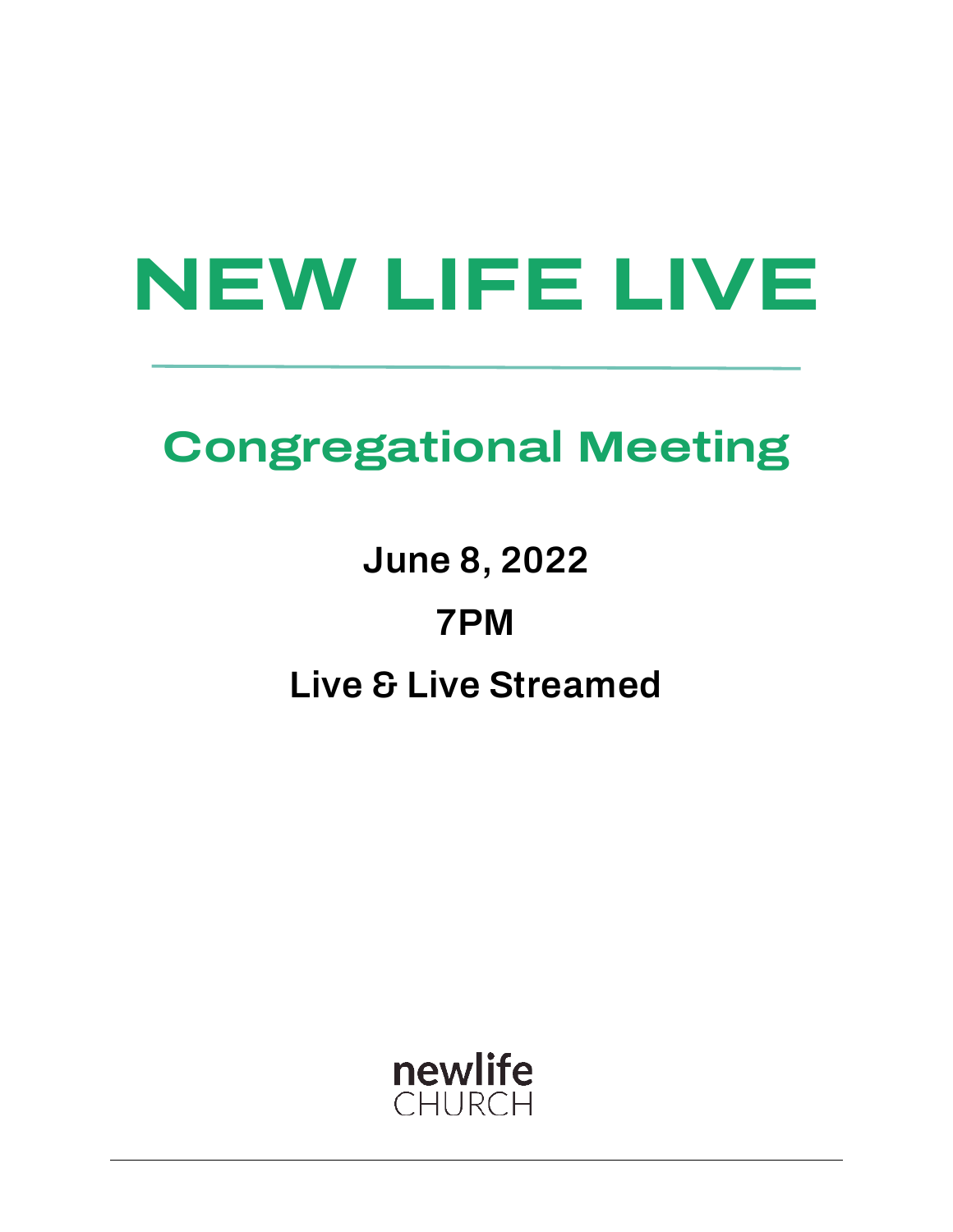# **Letter from the Board Chair**

I want to extend an invitation for you to attend our New Life Live on June 8, 7pm at New Life Church. For those not familiar with this event, it is one of two annual meetings for New Life Church members (the second is our official Annual General Meeting under the Society's Act which takes place in November). Please save this date on your calendars. We would love to see our Church Family gather that evening to stay informed and receive information pertaining to the proposed budget and nominations for the Board of Elders that requires your affirmation (vote).

After our June Board of Elders meeting, we say goodbye to BOE members Diane Kampman and Heidi VanWeelden. The BOE, and the congregation extends to you a tremendous thank you for serving on the BOE these past three years. As many of you know, BOE Board Chair Eric Hoogenraad resigned from the BOE earlier this year after serving 5 years as BOE chair. We are so thankful Eric, for his heart-felt service to New Life and wish you God's blessings as you venture on to other exciting adventures that God is leading you. Eric will be going to Ottawa for training with the Red Cross. To all New Life Church members, when you see these three individuals, Diane, Heidi and Eric, personally thank them for gifting New Life with their time, energy, wisdom and discernment these past 3 - 5 years.

We are so grateful to those individuals who are willing to serve on the BOE and whose bio's you will read in the New Life Live package. The BOE is also thankful for the many nominations presented to the BOE. We have received more nominations from church members than in years past. Aside from reading their bio's, you will have the opportunity to hear a few words from each of the proposed BOE members at our New Life Live specific to why they have chosen to let their names stand for this important task.

One question that arose from the congregation during a nomination process was in regards to casting of lots. At one time earlier in our history, New Life would nominate twice the number of board candidates than what was needed, then at a service, cast lots, or pull the required number of names out of the basket as the selection process. This practice changed many years ago and the board reverted to a system of targeting to recruit specific skill sets (expertise in finance or chairing) and targeting to balance gender and age representation. Another factor at that time that influenced the decision to switch from the casting-of-lots system to an election process was the challenge of obtaining sufficient members to allow their name to stand which was a challenge. The By-laws were eventually changed to reflect our current process, which is the election process. Any changes back to a casting-of-lots system would require a change to our By-Laws.

We will also present Ministry highlights, most significantly is an update to our process to bring on staff positions for Young Adults and Youth. The BOE is eager to see investments into these specific ministries. I was recently speaking with a young adult who was reflecting on the significant impact Justin had on his spiritual life. This is exactly what we want to see happen with our youth and young adults, so we covet your continued prayers for the Lord to lead the right people into these positions.

See you on the 8th.

Eric Van Egmond New Life Board Chair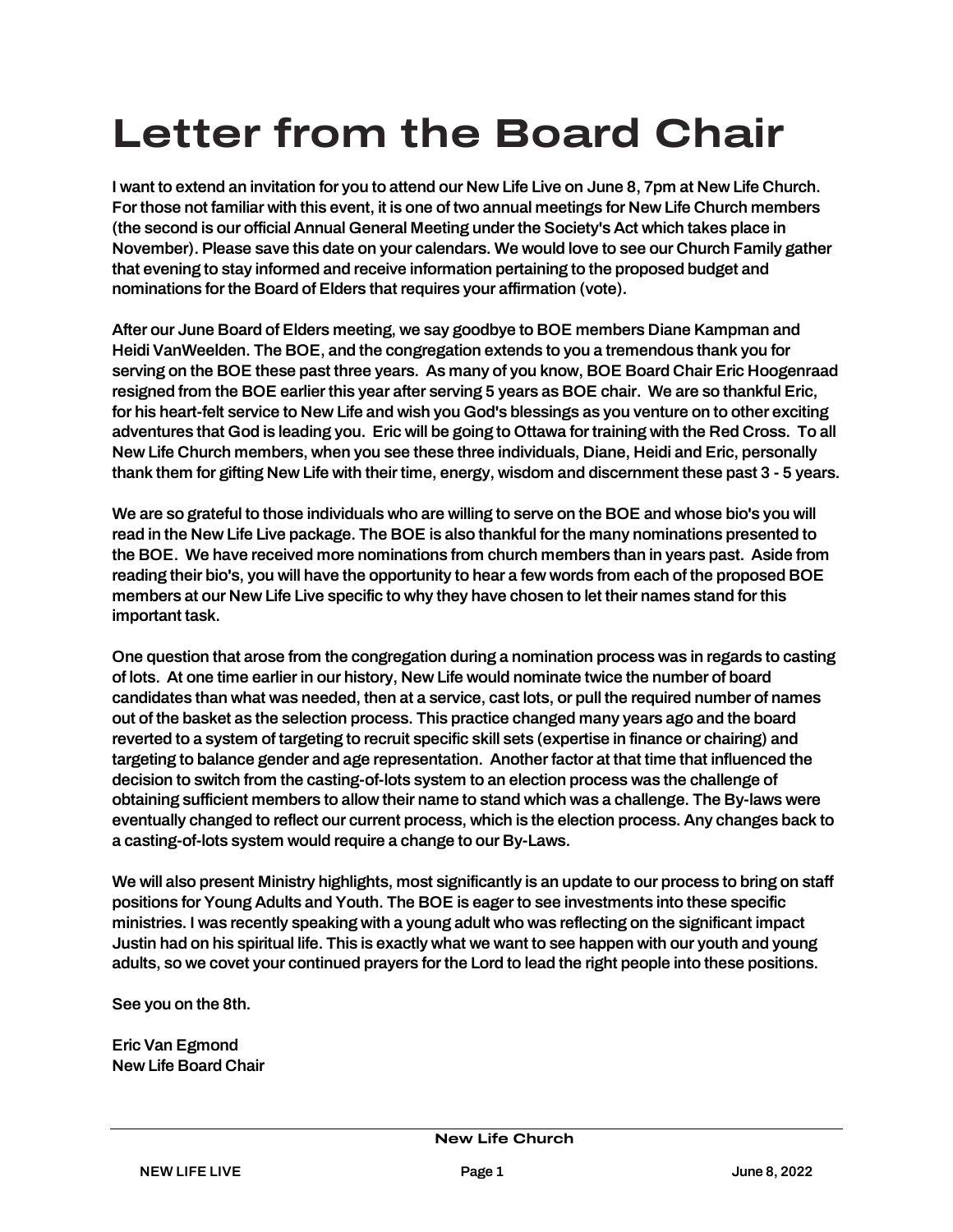# **Ministry Report**

#### **YEAR IN REVIEW**

We've had a turbulent year that is concluding with some bright signs of the Spirit's refreshing. Last fall brought renewed pandemic restrictions that lasted into March of this year. This hampered ministry plans and delayed people's return to weekly worship attendance. A budget crisis led to staff reduction and restructuring of ministry positions. The November flooding brought devastation, discouragement, and worry about what's next.

This spring has brought a sense of renewal in several ways. We celebrated a successful youth mission trip, a first in several years. The Good Friday and Easter weekend brought renewed enthusiasm for what God can do. The prayer meetings held in April, and led by Marvin Bravo, gathered 40-60 people in prayer, refreshing faith and administering blessing and healing. Attendance at weekly worship services is increasing from 150 in early March to 230 in May, and a peak at Easter of over 300. We are also embracing sponsorship of another refugee family, raising \$26,000 of the \$40,000 we need.

#### **STAFFING**

We currently have staff vacancies in children and youth ministries. With the departure of Justin Dudney, we will also have vacancies in young adult and small groups ministries. We are thankful for Justin's work at New Life for the past ten years, he has blessed New Life extensively. We are so thankful for the work that Michelle Van Egmond and Esther deWaal did in children's ministries this past year. Michelle is pursuing schooling and is unable to return in a contract position. Esther may return to direct KidsChurch but that is to be determined.

We are interviewing several candidates for a full-time youth pastor at this time. We are grateful that Jacob Visser has agreed to lead young adult ministries in a half-time position. The half-time position for small groups ministry will be structured into current staffing.

With the elimination of the executive pastor position, the management of finances, facilities and staff have been shifted to others, including board member Bernie Huizing (now the treasurer) and staff Marguerite Brouwer, Kim Vanderveen, Taylor Visser, and myself.

#### **MINISTRY GOING FORWARD**

"Love in Action" is what New Life Church is about, as we work to share the love of Jesus with others. This summer we are anticipating some children's programming again at Delair Park as a way of connecting with the neighbourhood. Esther DeWaal, with Sam Postma will be heading that up. We also have an internship available to do some youth ministry this summer. If you or someone you know is interested, contact Janessa Gritter or myself. We are working to reconnect with our mission partners as well, to re-establish mission trips and possibly develop another local ministry partner. A Refugee Sponsorship Team is working to bring a family to Abbotsford from the Congo.

The upcoming ministry year will be filled with opportunities as we return to some of the usual and expected ways of gathering and reaching out. As we grab hold of these opportunities, I am thankful for the commitment and the faithfulness of your involvement in ministry. I'm praying that together we will celebrate the ways that God reveals his kingdom through us and the ministry he has given us.

All glory to God!

Pastor Nathan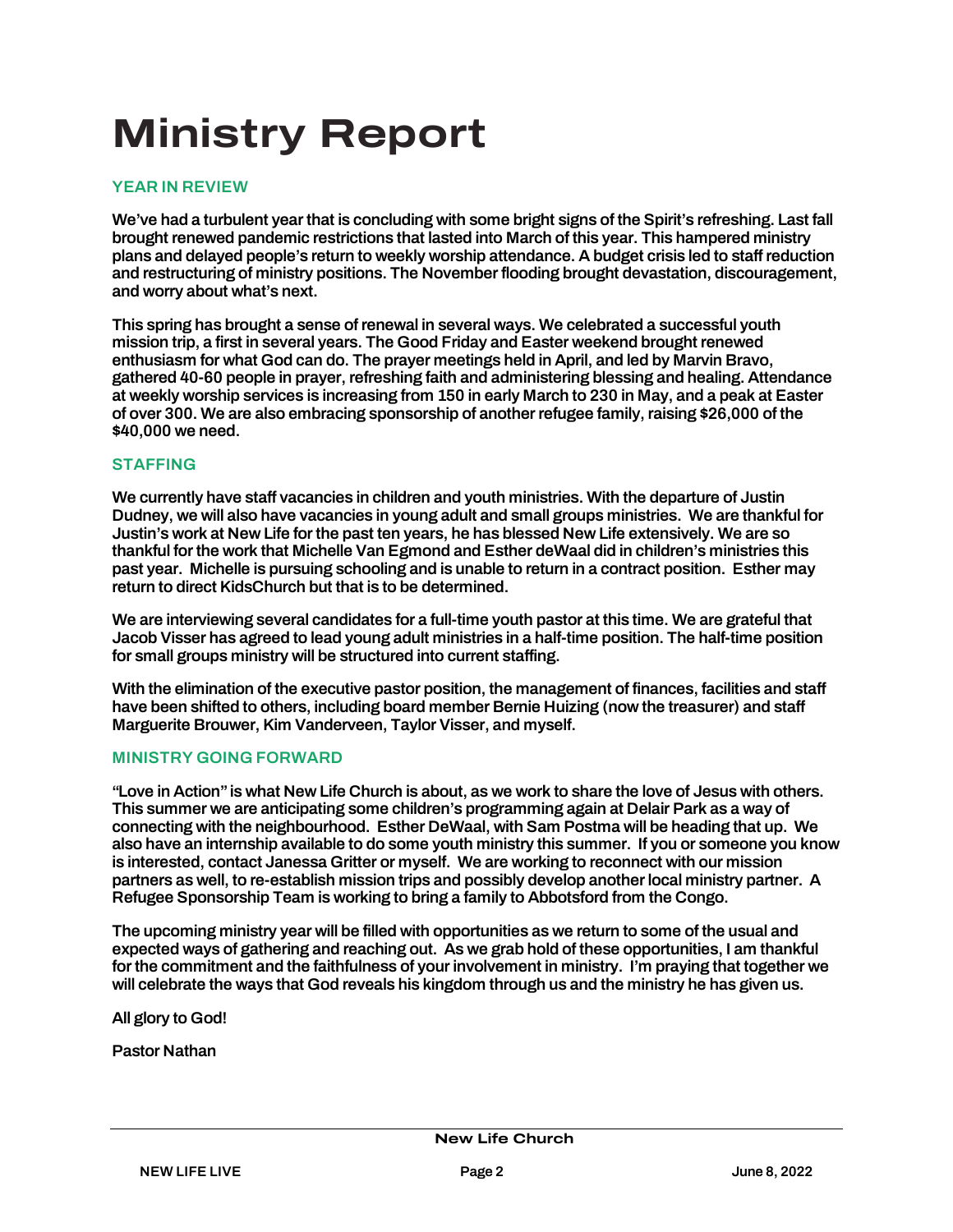# **Meet the Board Nominees**

#### **Eric Van Egmond**



I am pleased to serve New Life and ultimately the church as a member of the Board of Elders for the next year to support the transitioning towards new leadership. I have previously served on the New Life Board for three terms, the first one in the early days of New Life and the second and third more recently as board chair for 6 consecutive years. My wife Evelyn and I have attended New Life before we were married, and raised our family attending this church. We are committed to New Life through attendance and serving, and have been continually blessed through worship at New Life. Workwise, I am the Director of Operations with the Ministry of Children and Family Development Abbotsford office. I enjoy hiking, biking, jogging, camping, especially if Evelyn is with me.

### **Kevin deWolde**



I was born and raised in Chilliwack, graduated from Dordt College in Iowa and earned my MBA in Belgium. I have been married to my loving wife for 20 years and have three children in grades 11, 10 and 7. We have been part of the New Life community that entire time. I am also a CPA and my career has taken me through various accounting and financial roles in public practice and private industry. Currently I am an associate professor in the University of the Fraser Valley's School of Business. I love to travel, explore foreign lands and camp in the great outdoors, usually with my family in tow.

### **Sharon Vandenberg**



 I, along with my husband Ed, have attended and been involved in many capacities at New Life Church since its inception. Our five children, now grown and raising families of their own were also nurtured in their faith here. I have worked in school and public library settings for the past 17 years. I have experience on the board of Abbotsford Christian School as well as having previously served on the New Life Board of Elders several years ago. I am humbled to be considered for this role, trusting God to provide wisdom and discernment for myself and for the family and leadership of New Life Church.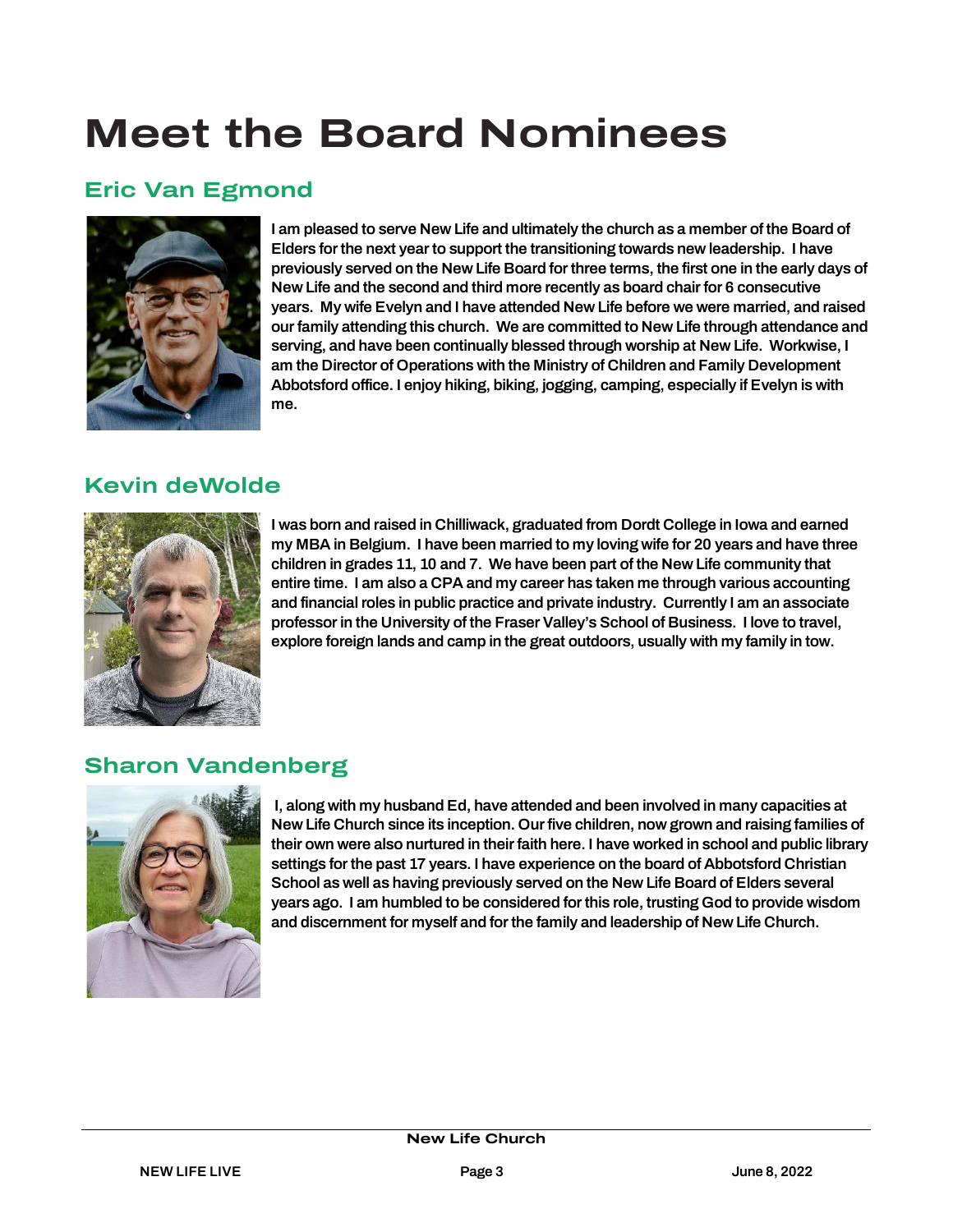# **New Life Live Meeting Agenda**

#### **Wednesday, June 8, 2022 – 7:00 PM**

- **I. Opening** 
	- Devotions
	- Worship
	- Prayer
- **II. Review Minutes of December 8, 2021 Meeting**
- **III. Ministry Highlights**
- **IV. Presentation of the Budget** 
	- **Motion:** To approve the Proposed Budget for Fiscal 2023 in the amount of \$907,000.

*Please note that electronic voting to affirm the Ministry Resource Requirements for Fiscal 2023 in the amount of \$907,000 will be open from June 8 at 8:30pm until 11:59pm, Tuesday, June 14.* 

- **V. Introduction of Board of Elder nominees** 
	- Eric Van Egmond for a one-year term,
	- Kevin deWolde & Sharon Vandenberg for a regular three-year term.

*Please note that electronic voting to affirm the appointment of new board members to the board will be open from June 8 at 8:30pm until 11:59pm, Tuesday, June 14.* 

- Thank you to Diane Kampman & Heidi Van Weelden our outgoing Board Members.
- **VI. Q&A**
- **VII. Prayer**
- **VIII. Adjourn**

Please submit questions you would like addressed at this meeting in advance to [office@newlifecrc.ca.](mailto:office@newlifecrc.ca)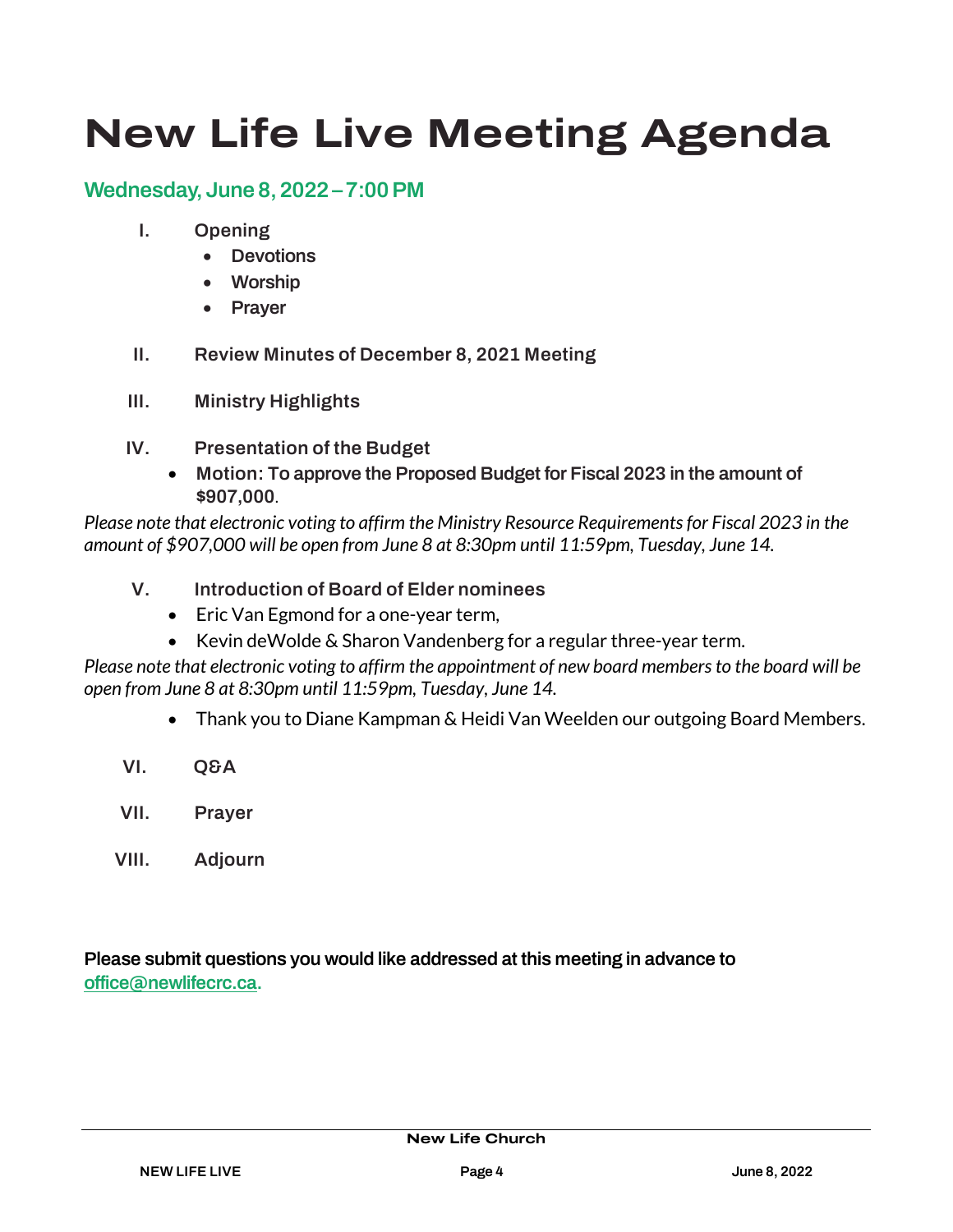# **New Life Live Minutes**

#### **Wednesday, December 8, 2021 – 7:00 PM**

- **I. Opening** 
	- Devotions Eric H opened in devotions.
	- Worship- Justin and Janessa led in worship
	- Prayer- Eric opened in Prayer
- **II. Review Minutes of September 22, 2021 Meeting**
- **III. Ministry Update & Flood Relief Report** 
	- Flood update- Eric shared that the damage to the church basement is not covered by insurance and shared next steps.
	- Nathan gave an update on New Life Ministries.
		- Flood: We were already experiencing tough times due to covid. The flood has increased the strain on our community.
			- Response to needs in our community due to the flooding is taking priority
			- The beauty of the community that has come together has been incredible.
			- Justin explained the ways that New Life is coordinating support efforts. Our church is partnering with other local organizations and churches to create crews to support people in whatever needs they have.
		- Gearing up for Christmas
			- Services planned for Friday, Saturday, and Sunday of Christmas Weekend.
			- As we approach the new year, Nathan would like to focus on the theme of Worship for 2022.
		- Public Health Order
			- For some the health order was a relief, and for others a source of frustration.
			- Mask mandates- Nathan thanked people for complying with mask wearing
			- 50% capacity- we are not operating near 50% of our capacity, so at this time, this isn't a concern. If it becomes a concern, we would increase to two services rather than require vaccines.
		- Online Church
			- Question was raised why we are trying to build an online church.
			- Nathan addressed the question by explaining that we would love for people to be able to all worship in person; however we recognize that for some people this isn't possible due to health or covid concerns or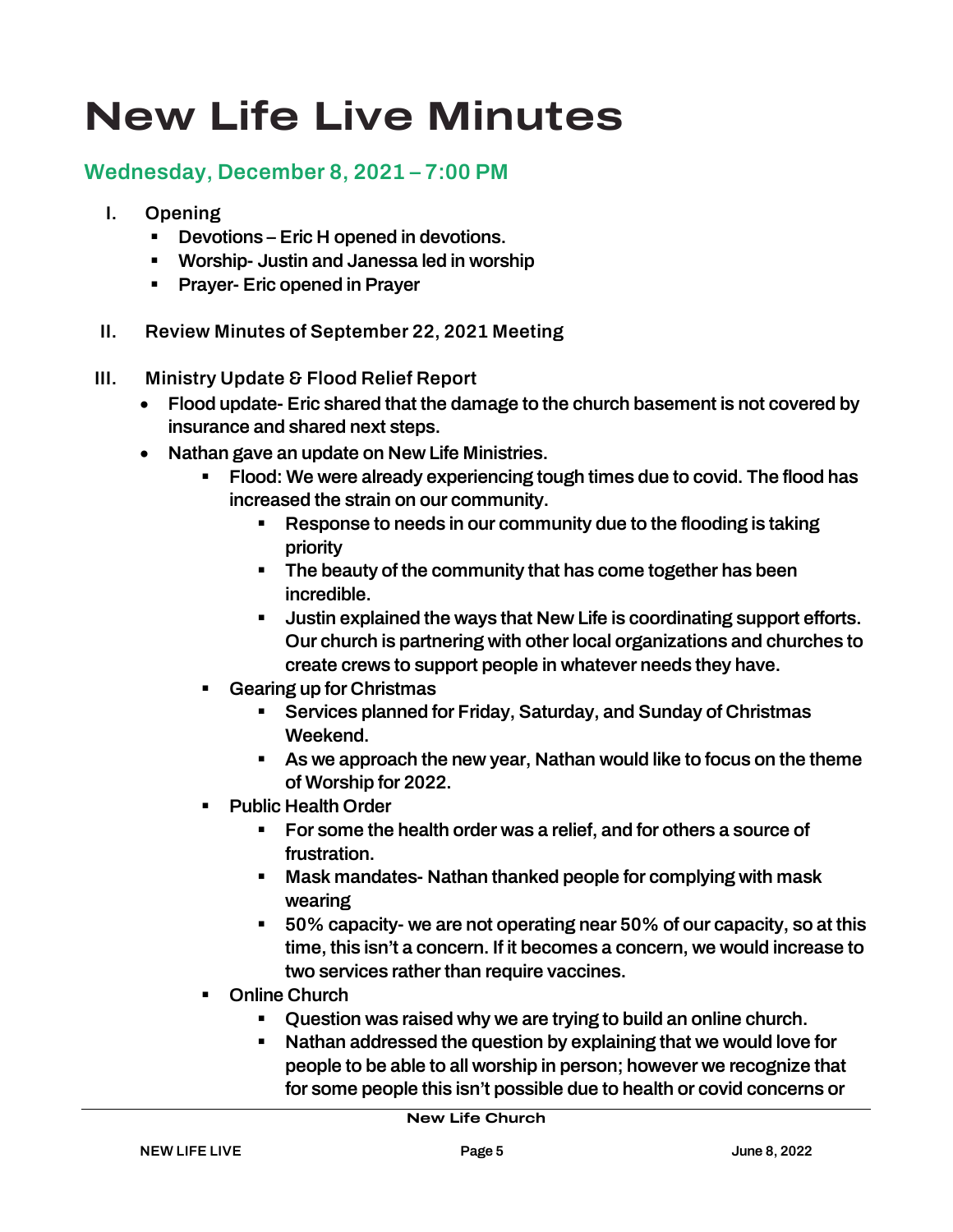changes in routines. Online services also allow people to "visit" our church if they are looking for a church.

- We want our online presence to be reflective of who we are and be of high quality.
- **Staff** 
	- A reminder and request to please continue to lift staff up in prayers
	- **EXECT** They are incredibly dedicated and giving group of people who are working hard for the kingdom of God.
- **IV. 2021 Fiscal Year Financial Statement Review** 
	- 1. Financial statements were reviewed by Charlene Ridder and Kevin Dewolde and deemed to be accurate.
		- **a.** Bank:
			- Cash: \$42,1768
			- Funds: \$34,1210
			- Operating: \$80,558
		- b. Assets:
			- Assets increased in value (Music, Auditorium Lights, computers hardware, security system)
		- **c.** Liabilities and Equity
			- Deferred Revenue Funds considered a liability
			- Facility upgrade fund- \$80,499
			- Gov't Wage Subsidy \$91,534
			- Mission trip fund \$48,060
			- Missionaries fund \$38,581
			- Benevolent Fund \$30,093
		- **d.** Long Term Debt
			- Mortgage owing reduced to \$437,000
			- Capital lease (computers and telephone \$20,277 (will be completely paid off in about 1 year from now)
		- **e.** Member Equity

.

- Explained the way our equity is impacted by projects, donations, and loans
- **f.** Excess operating cash: \$32,871
- **g.** Income Statement:
	- Donations received this year are \$41,046 less than prior year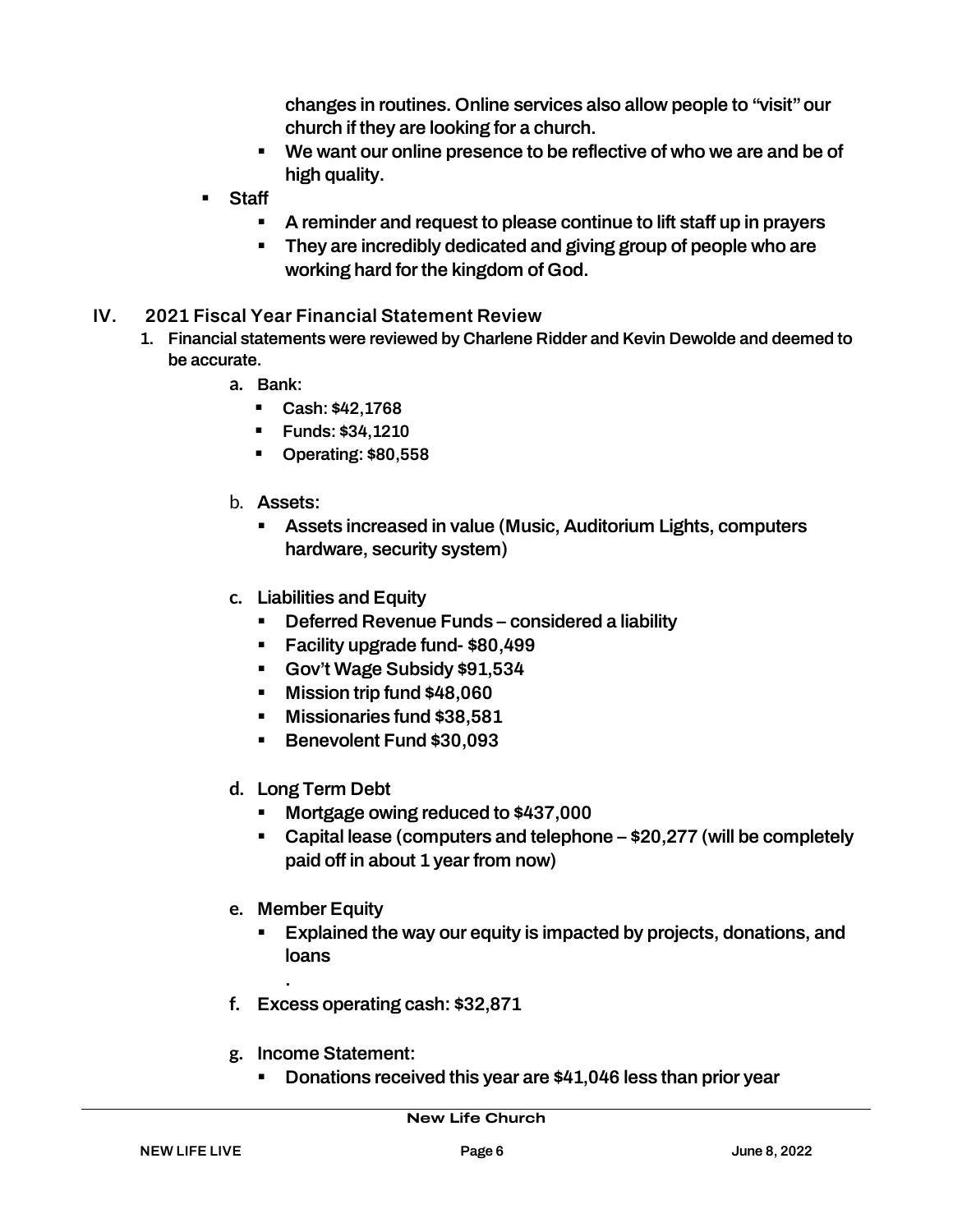- Received \$45,600 of government wage subsidies.
- Total income \$910,357 (higher than we had budgeted for)
- \$305,735 of donations received for designated collections
- h. Expense Statement:
	- Most expenses were under budget (especially staffing)
	- Surplus:
		- \$81,728 less capital expenditures and mortgage principal payments results in an operating surplus of \$41,635
- **V. Financial Statements Q&A** 
	- Question regarding Deferred Missions Fund- What do we hope to do with that money? How can we address that for the kids who worked so hard to raise that money? Can we look at that sooner than later?
		- Bernie Responded that we haven't been able to initiate a mission's trip because of Covid. We can't just reallocate the funds because people designated those funds for Missions Trips

**Motion:** To approve the presented financial statements for the fiscal year ending August 31, 2021.

Please note that electronic voting on this motion will be open 8:30pm on Wednesday Dec. 8 until 11:45pm Tuesday Dec. 14

- VI. **Proposed Revised Budget for Fiscal Year 2022**
	- 1. Budget Process: Bernie explained budgeting process for Fiscal 2021.
		- Initial budget for 2021 was presented in September for Fiscal 2021 was not approved with enough support for the board to feel comfortable moving forward
		- Due to members/attendees leaving, the finance team anticipated a significant drop in donations by almost \$60,000. The budget was revised and approved by the board.
		- Due to flooding and potential impact on donations, finance team reduced income by a further \$60,000. This budget was again reviewed and approved by board.
		- Finally, the finance team projected \$742,000 of income based on trends and created another draft of the budget based on this number.
	- 2. Income Sources
		- Contributes \$742,000
		- Wage subsidy \$91,500
		- Gov't subsidy \$4,000
		- Pastoral apprentice \$6,500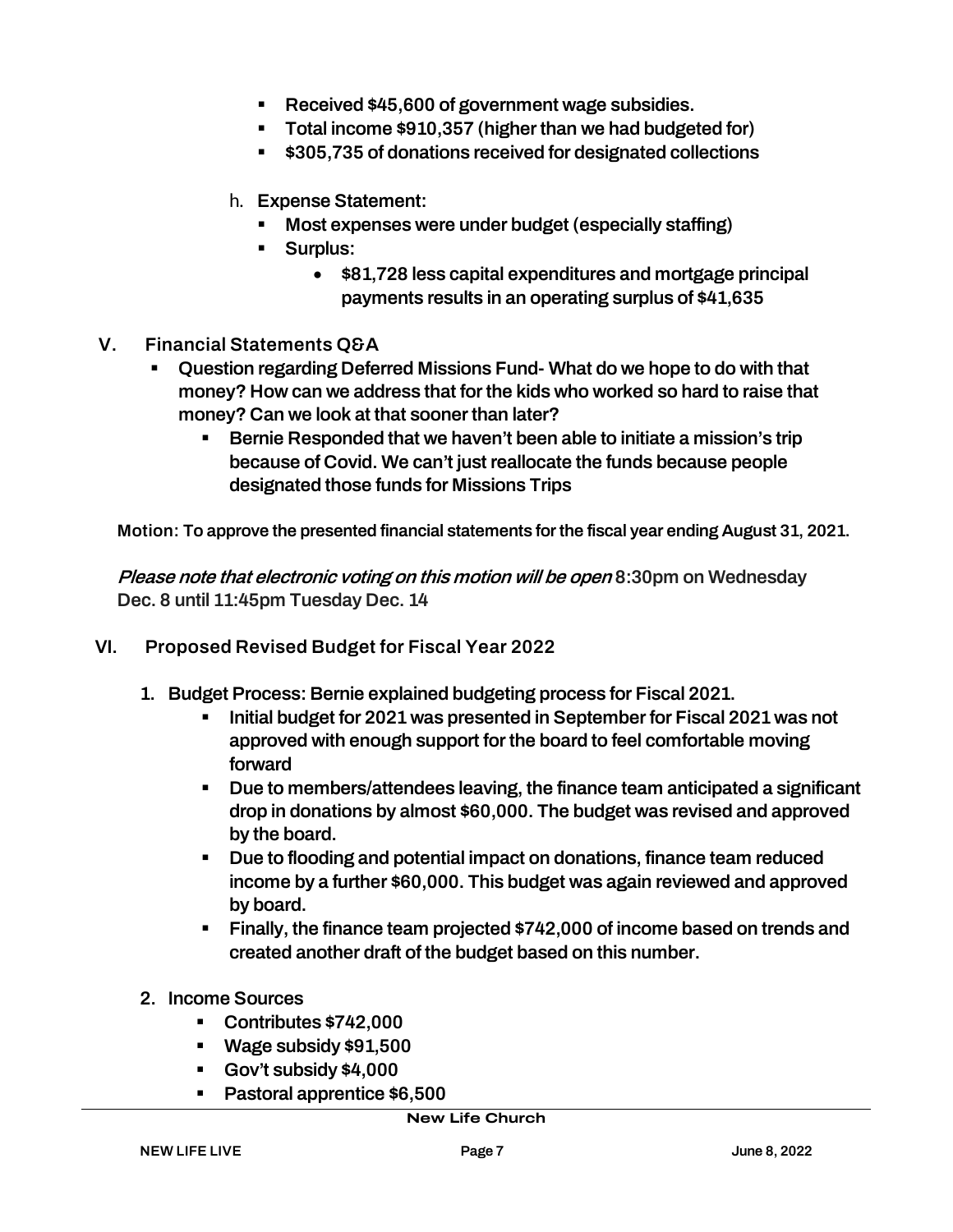- 3. Staffing: \$564,000
	- Wage increase of 3<sup>%</sup>
	- Doesn't include youth pastor position in this fiscal year
- 4. Facilities: \$110,000
	- Many budget items are locked into existing contracts, so it is difficult to significantly reduce this area of the budget.
- 5. Admin and Office- \$54,000
	- We finished our lease payments on the copier. we continue to pay for toner and paper
- 6. CRC Ministry Shares- \$78,000
	- \$50,000 denominational shares
	- \$25,000 classical shares
	- \$3,000 diaconal shares
	- We may not be able to meet our pledge due to our reduction in our budget.
- 7. Loan repayments
	- \$22,000 already paid towards loans this fiscal year.
	- \$6,000 mortgage
	- **.** \$16,000 capital lease payments
	- We will stop principal payments for the remainder of this fiscal year.
- 8. Budget Summary
	- This budget projects a \$32,000 deficit.
	- Deficit will be funded from excess operating cash from prior years.
	- This budget is conservative relative to prior years, which has been intentional due to our current context.
	- December giving is very important. Please prayerfully consider what you are able to give to the church.
- **VII. Budget Q&A** 
	- Why did we consider Mike's leaving as an Article 17?
		- $\circ$  Bernie explained that within the CRC, when an ordained pastor leaves the church and is not taking another call or retiring, the church is responsible for that pastor and must provide a severance package so they are able to transition.
	- To what extent is the water damage downstairs?
		- o Water coming through HVAC in nursery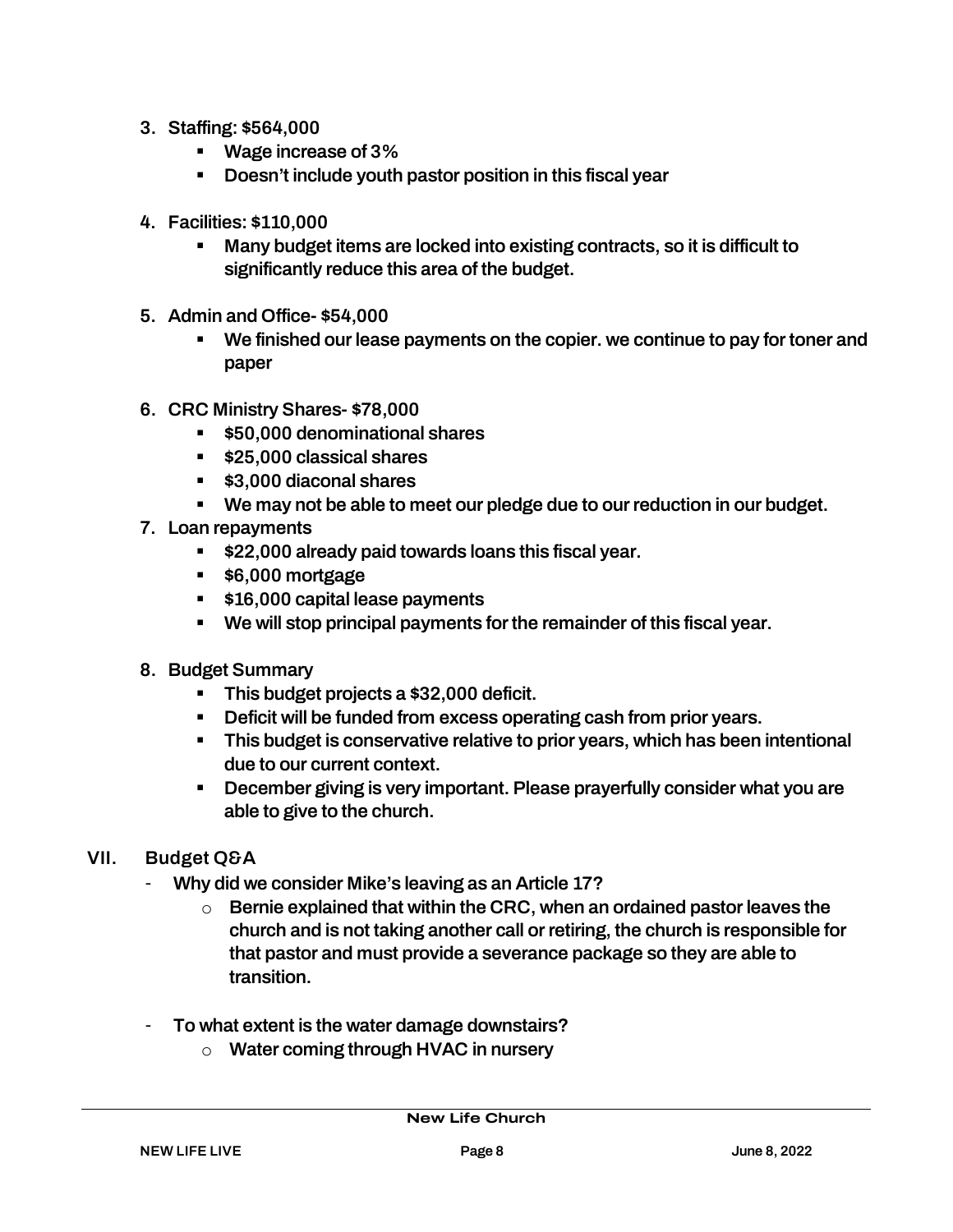- $\circ$  Then flooding entered the whole basement. The extent was that the carpet was wet enough to warrant a restoration company to dry out the basement with dehumidifiers and fans, etc.
- $\circ$  Now we need to look at how much needs to be replaced and what kind of condition are things in.
- $\circ$  Priority is making sure it is a safe place to do ministry
- With the stress of the budget, is there a way we can look at areas that could possibly be done by volunteers? As a church we may need to step up to take on more roles that we've allowed to be outsourced. (Facilities were referenced as an area – repairs, landscaping, etc)
	- $\circ$  This is something we can consider
	- $\circ$  For the repairs for the flooding in the basement we will take this approach. It can be easier to gather volunteers for a 1-time project rather than a weekly commitment.

**Motion:** To approve the proposed budget for the fiscal year ending August 31, 2022, projecting total operating income of \$856,000, total operating expenditures of \$888,000 and an operating deficit of \$32,000, where this deficit will be funded from accumulated operating cash surpluses of prior years.

Please note that electronic voting on this motion will be open 8:30pm on Wednesday Dec. 8 until 11:45pm Tuesday Dec. 14

- **VIII. Prayer Time -**Nathan closed in prayer
- **IX. Adjourn**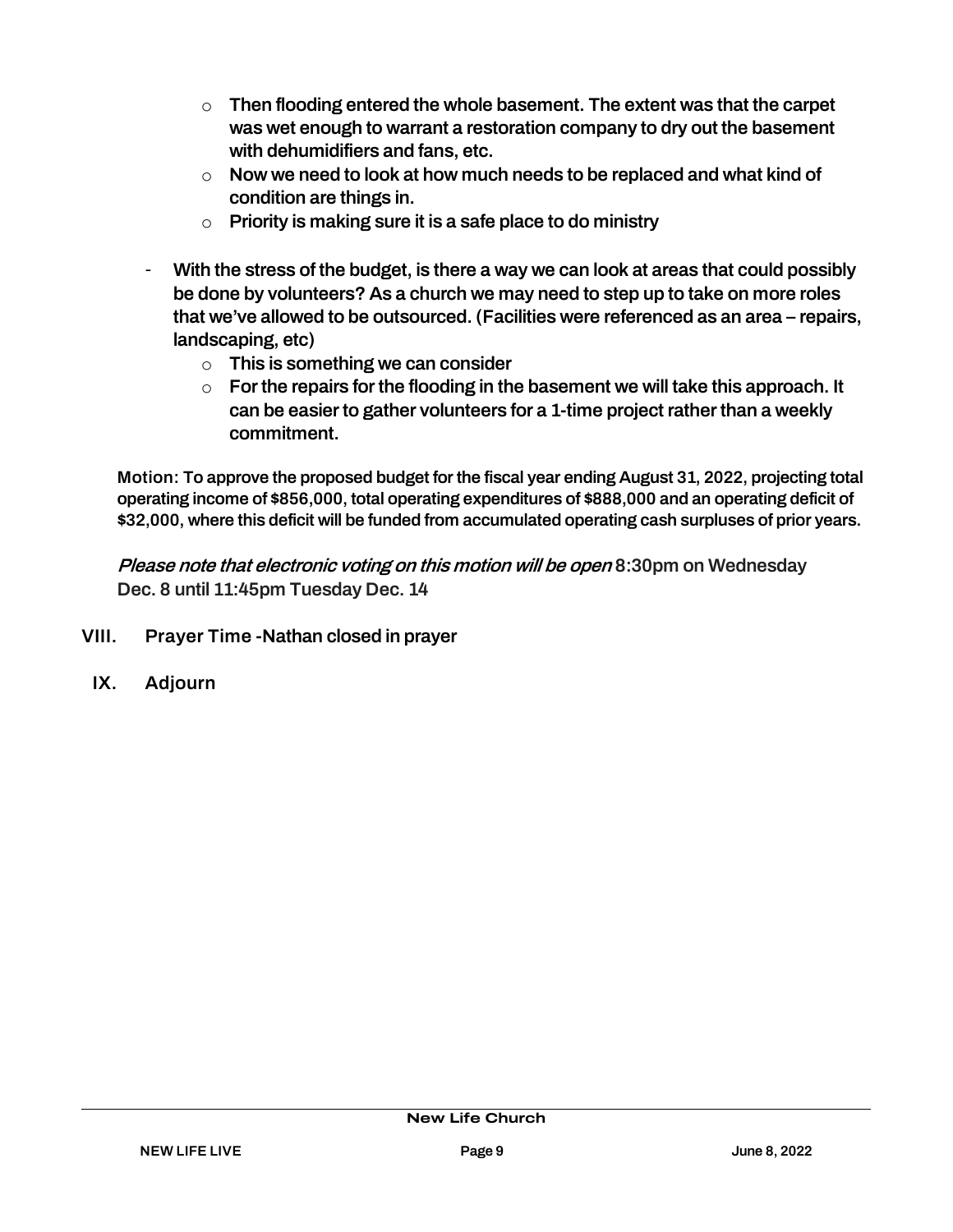# **Ministry Year 2023 - New Budget Highlights**

### Budgeting for 2023.

In this fiscal year 2023 budget, we will continue our path to a more normal ministry with face-to-face worship and in person ministries. We will be working to hire new staff so that children's, youth, young adults', and small group ministries are all staffed adequately to be able to grow and develop these ministries to their full potential.

### A Balanced Budget.

The operating budget for this 2023 ministry year projects a balanced budget. For fiscal year 2022, we had projected a deficit budget because of multiple unknowns associated with giving levels due to coming out of the pandemic, significant angst amongst our membership and the impact of the Abbotsford floods on giving.

However, the members and attendees of New Life responded in a significant way during fiscal year 2022. They blessed New Life in their giving so that we are currently projecting a surplus of \$55,000 for the year. Thanks to this faithful giving, the leadership of New Life is confident that the proposed budget is achievable.

### SUMMARY OF CHANGES: from Ministry Year 2022 Forecast

- 1. **Overall Income Increase:** The budget for ministry year 2023 projects an increase of 2.8% from 2022 forecast total revenue.
- 2. **Overall Expenditure Decrease:** The budget for ministry year 2023 projects a decrease of 1.9% from 2022 forecast total expenses.
- 3. **Contributions:** With forecasted contributions of \$866,000 for 2022, the increase in contributions by our members and attendees to meet the proposed 2023 budget would be 2.8% (\$24,000).
- 4. **Other Income:** Is the combination of Rental Income (\$15,000), and Misc. Income (\$2,000).
- 5. **Balanced budget:** The budget for the ministry year projects a balanced budget.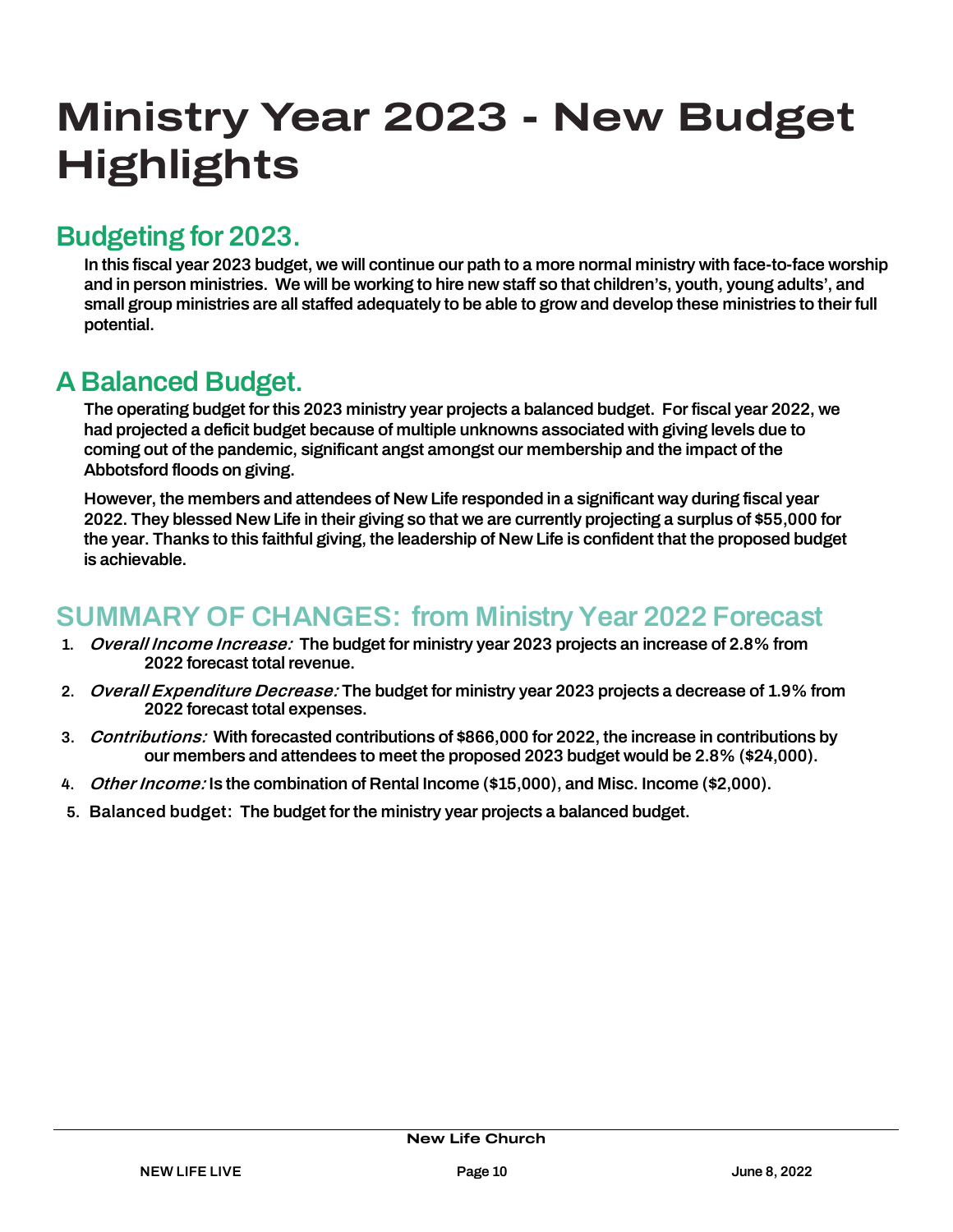| <b>Summary</b>                         | <b>FISCAL 2022</b> |             |          | <b>FISCAL 2023</b> |        | % Chg<br><b>Forecast</b> | % Chg<br><b>Budget</b> |
|----------------------------------------|--------------------|-------------|----------|--------------------|--------|--------------------------|------------------------|
| <b>Budget</b><br><b>Forecast</b>       |                    |             |          | <b>Budget</b>      |        |                          |                        |
| NL Ministry Contributions              | \$742,000          | \$866,000   | 98.2%    | \$890,000          | 98.1%  | 2.8%                     | 19.9%                  |
| Gov't Wage Subsidies                   | \$4,000            | \$4,200     | 0.5%     | \$0                | 0.0%   | $-100.0%$                | $-100.0%$              |
| Other Income                           | \$12,000           | \$11,800    | 1.3%     | \$17,000           | 1.9%   | 44.1%                    | 41.7%                  |
| <b>Total Income</b>                    | \$758,000          | \$882,000   | 100.0%   | \$907,000          | 100.0% | 2.8%                     | 19.7%                  |
| <b>NL Ministries</b>                   | \$39,000           | \$44,000    | 5.0%     | \$42,000           | 4.6%   | $-4.5%$                  | 7.7%                   |
| Church Staffing                        | \$564,000          | \$564,000   | 63.9%    | \$523,000          | 57.7%  | $-7.3%$                  | $-7.3%$                |
| Facilities                             | \$110,000          | \$130,000   | 14.7%    | \$138,000          | 15.2%  | 6.2%                     | 25.5%                  |
| Admin & Office Expenses                | \$54,000           | \$54,000    | 6.1%     | \$57,000           | 6.3%   | 5.6%                     | 5.6%                   |
| <b>Interest Expenses</b>               | \$14,000           | \$14,000    | 1.6%     | \$18,000           | 2.0%   | 28.6%                    | 28.6%                  |
| <b>CRC General Ministry Shares</b>     | \$78,000           | \$88,000    | 10.0%    | \$91,000           | 10.0%  | 3.4%                     | 16.7%                  |
| <b>CRC Pension Ministry Shares</b>     | \$7,000            | \$7,000     | 0.8%     | \$7,000            | 0.8%   | 0.0%                     | 0.0%                   |
| Capital Expenditures                   | \$0                | \$0         | 0.0%     | \$0                | 0.0%   | N/A                      | N/A                    |
| Loan Repayments                        | \$22,000           | \$24,000    | 2.7%     | \$31,000           | 3.4%   | 29.2%                    | 40.9%                  |
| <b>Total Expenditures</b>              | \$888,000          | \$925,000   | 104.9%   | \$907,000          | 100.0% | $-1.9%$                  | 2.1%                   |
|                                        |                    |             |          |                    |        |                          |                        |
| Transfer from Pastoral Apprentice Fund | (56,500)           | (56,500)    | $-0.7%$  | \$0                | 0.0%   | $-100.0%$                | $-100.0%$              |
| Transfer from Wage Subsidy Fund        | ( \$91,500)        | ( \$91,500) | $-10.4%$ | \$0                | 0.0%   | $-100.0%$                | $-100.0%$              |
| <b>Total Transfers</b>                 | (\$98,000)         | ( \$98,000) | $-11.1%$ | \$0                | 0.0%   | $-100.0%$                | $-100.0%$              |
|                                        |                    |             |          |                    |        |                          |                        |
| <b>Surplus/(Deficit)</b>               | (\$32,000)         | \$55,000    | 6.2%     | \$0]               | 0.0%   |                          |                        |

### SECTION ONE: New Life Ministries

The overall budget for ministries has increased by \$3,000 from last year's budget. Some amounts have increased, and others decreased based on actual/forecast expenses for FY 2022 and anticipated expenses for FY 2023. The total amount is less than the FY 2022 forecast due to a one-time expense in FY 2022 related to the Discovery Project.

|                                            |               | <b>FISCAL 2022</b> | <b>FISCAL 2023</b> |                 |  |  |
|--------------------------------------------|---------------|--------------------|--------------------|-----------------|--|--|
|                                            | <b>Budget</b> | <b>Forecast</b>    |                    | <b>Proposed</b> |  |  |
|                                            | <b>Amount</b> | <b>Amount</b>      | <b>Amount</b>      | % Chg           |  |  |
| <b>New Life Ministries</b>                 | \$39,000      | \$44,000           | \$42,000           | $-4.5%$         |  |  |
| <b>Faith Formation Ministries</b>          | \$9,000       | \$7,738            | \$13,000           | 68.0%           |  |  |
| Children's Ministries                      | \$4,500       | \$3,560            | \$6,500            | 82.6%           |  |  |
| Youth Ministries                           | \$3,700       | \$3,630            | \$5,500            | 51.5%           |  |  |
| Young Adult Ministries                     | \$800         | \$548              | \$1,000            | 82.5%           |  |  |
| Worship                                    | \$13,700      | \$11,718           | \$13,000           | 10.9%           |  |  |
| Community                                  | \$8,300       | \$7,147            | \$8,500            | 18.9%           |  |  |
| <b>Serve</b>                               | \$2,500       | \$1,136            | \$1,500            | 32.0%           |  |  |
| <b>Other Ministry Areas &amp; Expenses</b> | \$5,500       | \$16,261           | \$6,000            | $-63.1%$        |  |  |
|                                            |               |                    |                    |                 |  |  |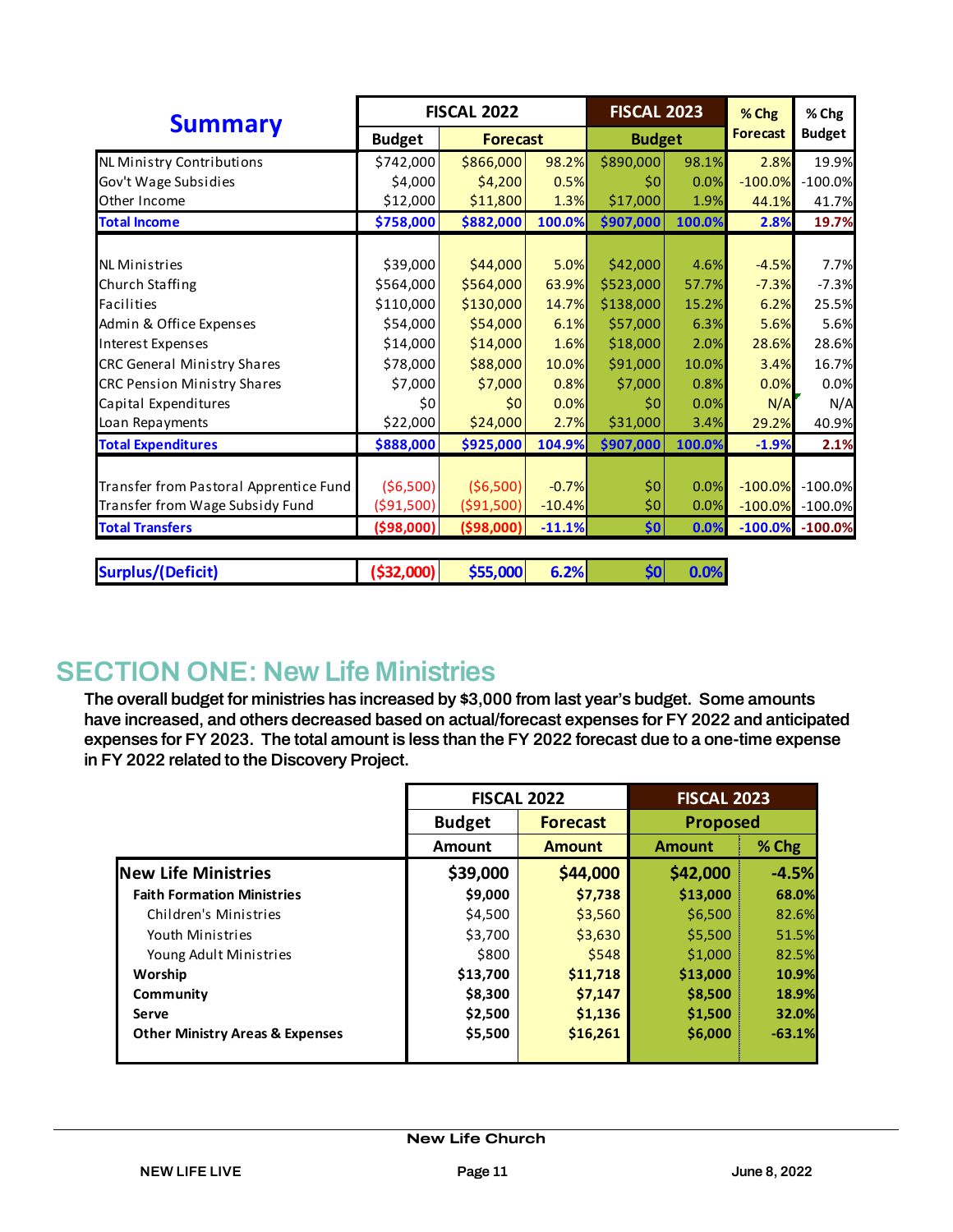The following table indicates the average number of children or adults involved in each respective ministry area. For the children and youth ministries, these numbers do not include the leaders who are also involved.

| <b>Ministry</b>               | Average<br><b>Attendance</b> |
|-------------------------------|------------------------------|
| <b>Nursery</b>                | 10                           |
| <b>Little Lights</b>          | 11                           |
| Kid's<br>Church               | 17                           |
| <b>Cadets</b>                 | 35                           |
| Gems                          | 28                           |
| Youth                         | 23                           |
| Young<br><b>Adults</b>        | 20                           |
| <b>Small</b><br><b>Groups</b> | 260                          |

**Average Number of Children/Adults involved in Ministry Areas** 

The following table indicates the average level of engagement with the worship services over the last few months. Both the streaming number and the YouTube view number may indicate more than one person watching.

**Average Engagement with Worship Services Over Last Few Months** 

|                        | Average           |
|------------------------|-------------------|
| <b>Worship Service</b> | <b>Attendance</b> |
| In Person              | 192 (attendees)   |
| <b>Streaming</b>       | 31 (devices)      |
| <b>YouTube Views</b>   | 30 (views)        |

### SECTION TWO: Church Staffing

The Church Staffing section of the budget has a 7.3% decrease from the FY 2022 forecast. This overall decrease is due to changes in the staffing mix as well as salary increments and benefit changes:

- No executive pastor on staff
- Provision for a full-time youth pastor
- Provision for a half-time young adult's pastor
- Provision for a half-time children's pastor.
- Provision for an additional 3 hours per week for facility staff.
- A cost-of-living increase of 4%.
- Additional salary increments for years of experience for some of the staff.
- Additional benefit expenses because of changes in the marital status of current staff, as well as allowing for anticipated benefit expenses for new hires.

The FTE count has increased slightly because of the changes in the staffing mix. The breakdown of the staffing mix is: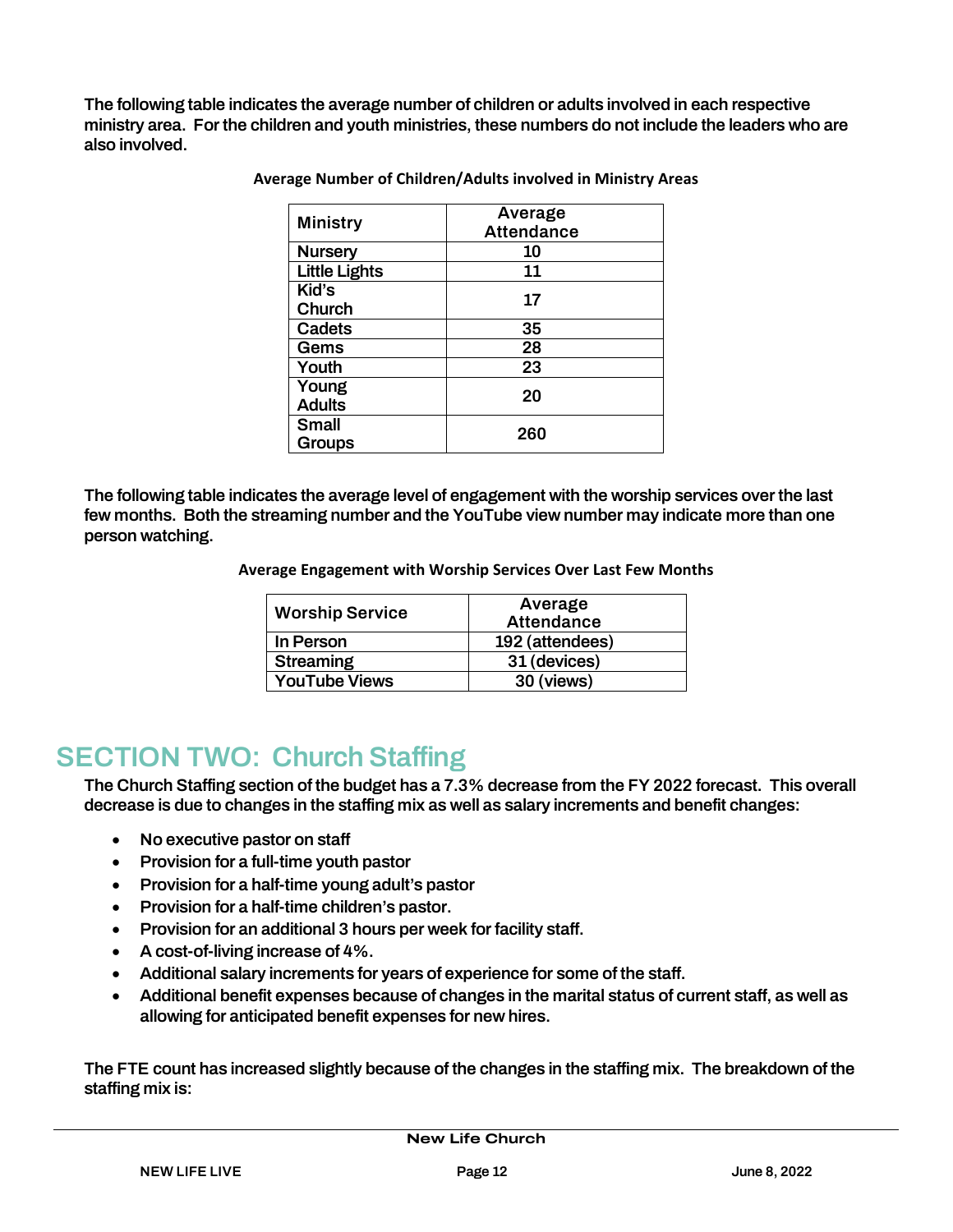- Nathan, Janessa, Sam, and a youth pastor who is a new hire are all full-time => 4.0 FTE
- Taylor works 36 hours per week => 0.90 FTE
- Kim works 36 hours per week => 0.90 FTE
- Marguerite works 20 hours per week => 0.50 FTE
- Jacob Visser works as Young Adults Pastor for 20 hours per week => 0.50 FTE
- Children's Ministry Pastor (new hire) works for 20 hours per week => 0.50 FTE
- Facility casual staff work for 8.25 hours per week => 0.18 FTE

Responsibilities of staff are:

- Nathan serves as Lead Pastor performs 60% of the preaching, provides overall leadership to staff and works with the Board to carry out vision
- Janessa serves as Worship Pastor.
- Youth Pastor (new hire) will oversee the youth ministry
- Jacob Visser serves 50% as the Young Adults pastor starting in September for 52 weeks.
- Life Group ministry will be structured into current staff
- Sam serves in the role of tech director, oversees online church, and supports GEMS, Cadets, and Women's Ministry
- Children's Ministry Pastor new hire 50% starting in September. Responsible for kid's church and nursery.

Contingency Plans if unable to hire new staff by September are:

- Janessa will serve continue to serve as the leader of Youth until a new hire is made
- An interim contract will be offered to oversee children's ministry and nursery.

|                                     | <b>FISCAL 2022</b> |            |                 |            | <b>FISCAL 2023</b> |            |          |
|-------------------------------------|--------------------|------------|-----------------|------------|--------------------|------------|----------|
|                                     | <b>Budget</b>      |            | <b>Forecast</b> |            | <b>Proposed</b>    |            |          |
|                                     | Amount             | <b>FTE</b> | <b>Amount</b>   | <b>FTE</b> | <b>Amount</b>      | <b>FTE</b> | % Chg    |
| <b>Church Staffing</b>              | \$564,000          | 7.47       | \$564,000       | 7.47       | \$523,000          | 7.48       | $-7.3%$  |
| <b>Staffing Salaries</b>            | \$496,000          | 7.47       | \$493,563       | 7.47       | \$449,000          | 7.48       | $-9.0%$  |
| Ministry Staff                      | \$372,800          | 5.06       | \$368,112       | 5.06       | \$316,200          | 5.00       | $-14.1%$ |
| Administrative Staff                | \$73,000           | 1.40       | \$71,183        | 1.40       | \$77,300           | 1.40       | 8.6%     |
| Facilities Staff                    | \$50,200           | 1.01       | \$54,268        | 1.01       | \$55,500           | 1.08       | 2.3%     |
| <b>Benefits &amp; Misc Expenses</b> | \$68,000           |            | \$70,437        |            | \$74,000           |            | 5.1%     |
| <b>Staff Benefit Expenses</b>       | \$60,673           |            | \$59,507        |            | \$69,000           |            | 16.0%    |
| Miscellaneous Staff Expenses        | \$7,327            |            | \$10,930        |            | \$5,000            |            | $-54.3%$ |
|                                     |                    |            |                 |            |                    |            |          |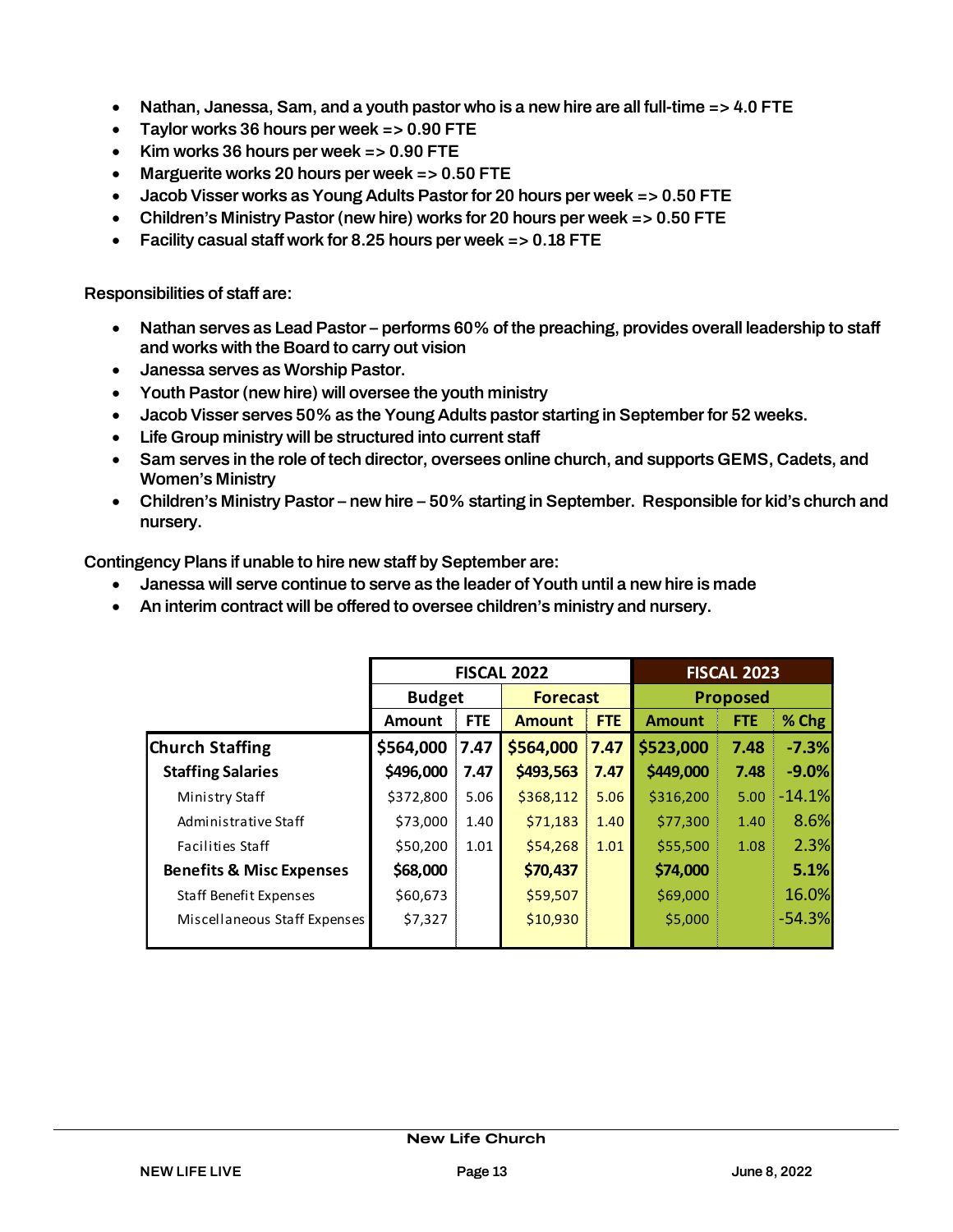### SECTION THREE: Facilities

Our facilities budget is higher by 6.2% from FY 2022 forecast. Significant changes from forecast include:

- An increase in insurance premiums. While not final, our brokers have indicated to expect a 15% increase.
- An increase in snow removal expenses. In FY 2022 we significantly under-budgeted for this.
- A decrease in R&M, as in FY 2022, we had to cover the cleanup and repair costs for the basement flooding.
- An increase due to putting \$12,000 aside into a facility upgrade fund.

|                                      |               | <b>FISCAL 2022</b> | <b>FISCAL 2023</b> |          |  |
|--------------------------------------|---------------|--------------------|--------------------|----------|--|
|                                      | <b>Budget</b> | <b>Forecast</b>    | <b>Proposed</b>    |          |  |
|                                      | <b>Amount</b> | <b>Amount</b>      | <b>Amount</b>      | % Chg    |  |
| <b>Facilities</b>                    | \$110,000     | \$130,000          | \$138,000          | 6.2%     |  |
| Insurance                            | \$32,000      | \$31,816           | \$37,000           | 16.3%    |  |
| Utilities                            | \$28,000      | \$26,919           | \$31,000           | 15.2%    |  |
| Garbage                              | \$3,500       | \$2,857            | \$3,000            | 5.0%     |  |
| Custodial Supplies                   | \$4,000       | \$2,186            | \$4,000            | 83.0%    |  |
| Maintenance Contracts                | \$14,450      | \$19,075           | \$21,000           | 10.1%    |  |
| R&M of Building & Equipment          | \$24,550      | \$45,215           | \$26,000           | $-42.5%$ |  |
| Facilities Rental Expense            | \$500         | \$682              | \$1,000            | 46.6%    |  |
| Computer Network, Software & Support | \$3,000       | \$1,250            | \$3,000            | 140.0%   |  |
| <b>Facility Upgrades</b>             | \$0           | \$0                | \$12,000           | N/A      |  |

### SECTION FOUR: Admin and Office Expenses

The budget for Administration and Office Expenses will see an increase of 5.6% from FY 2022 forecast. This increase is primarily to cover anticipated inflationary costs associated with the services and products purchased.

|                                    |               | <b>FISCAL 2022</b> | <b>FISCAL 2023</b> |          |  |
|------------------------------------|---------------|--------------------|--------------------|----------|--|
|                                    | <b>Budget</b> | <b>Forecast</b>    | <b>Proposed</b>    |          |  |
|                                    | <b>Amount</b> | <b>Amount</b>      | <b>Amount</b>      | % Chg    |  |
| <b>Admin &amp; Office Expenses</b> | \$54,000      | \$54,000           | \$57,000           | 5.6%     |  |
| Photocopier - Lease                | \$0           | \$0                | \$0                | N/A      |  |
| Photocopier - Maintenance          | \$5,800       | \$4,672            | \$6,000            | 28.4%    |  |
| Telecommunications                 | \$4,900       | \$4,820            | \$5,400            | 12.0%    |  |
| Paper Supplies                     | \$3,400       | \$1,468            | \$4,000            | 172.5%   |  |
| Administration Expenses            | \$4,200       | \$3,858            | \$4,400            | 14.0%    |  |
| <b>Bank Charges</b>                | \$800         | \$131              | \$800              | 510.7%   |  |
| IT Managed Services                | \$17,000      | \$17,999           | \$18,500           | 2.8%     |  |
| Other Office Expenses              | \$17,900      | \$21,052           | \$17,900           | $-15.0%$ |  |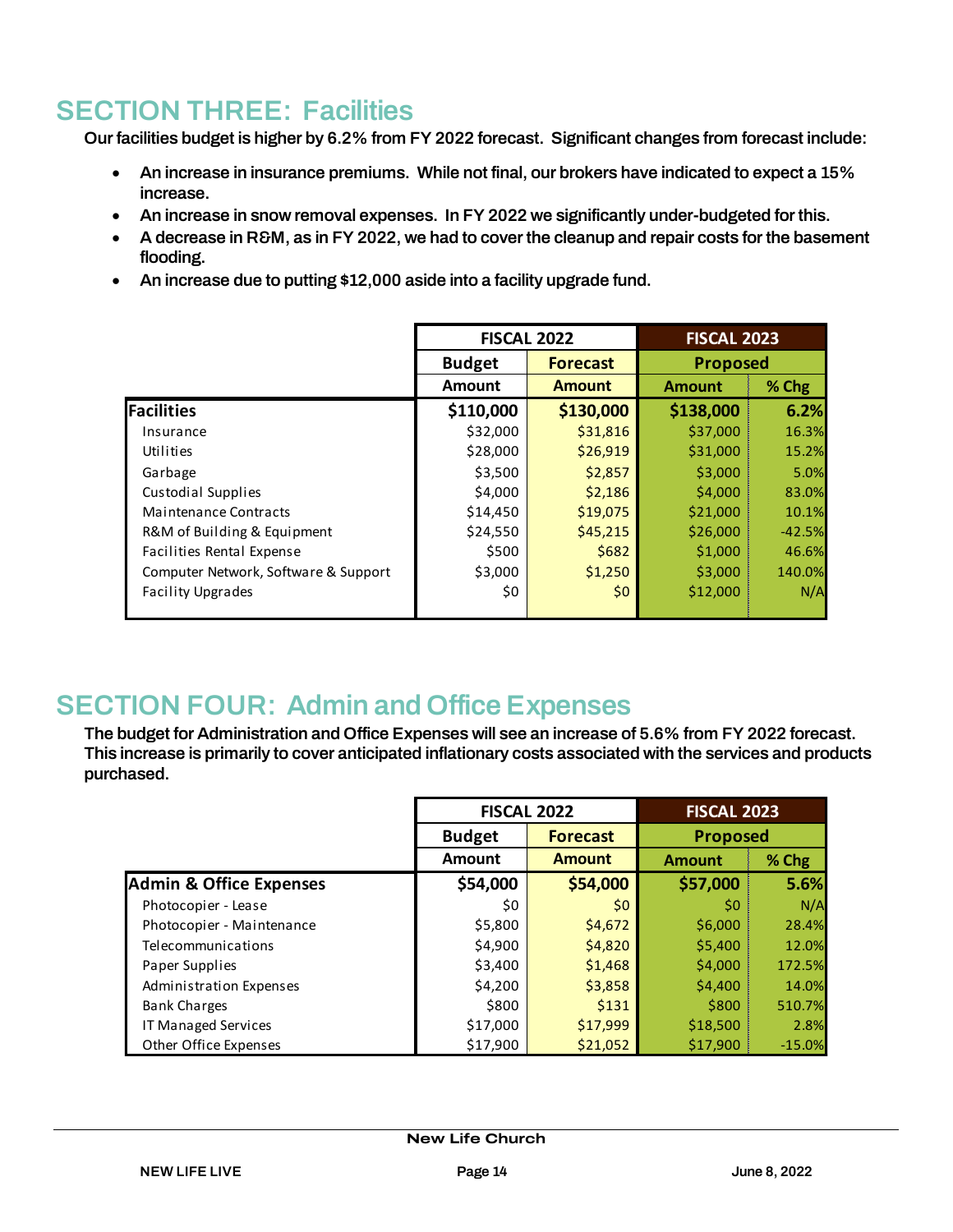## SECTION FIVE: Other

- 1. **Mortgage and Lease Interest Expense** is increased from FY 2022 forecast to provide a buffer for anticipated interest rate increases. While our current interest rate is 2.9%, an interest rate of 4.0% was used for the entire year, to ensure that adequate funds were budgeted.
- 2. **CRC General Ministry Shares** remains at 10% of the income received. New Life subscribes to the principles of the tithe. We teach and encourage all members to give a tithe (10% of their income) to the ministry of the church and in turn the church takes 10% of what it receives from the members and gives it to CRC Ministry Shares. We pay 100% of requested classical share and the remaining balance goes to the denominational and diaconal shares. New Life had pledged to pay a minimum of \$60,000 to denominational ministry shares, but if our giving to budget goals as outlined in this budget are met, then we will give a projected \$63,000 for FY 2023.
- 3. **CRC Pension Ministry Shares** reflects the amount that New Life, as a larger church in the denomination, contributes towards the pension cost of other pastors who are part of much smaller churches – in effect a ministry share. This amount is based on the number of members in a church.
- 4. **Capital Items**. We have budgeted \$0.
- 5. **Mortgage and Lease Payments.** While we had suspended mortgage payments for part of FY 2022, we will again make monthly mortgage payments totaling \$26,800 over the course of the year. Our capital lease principal payments for computers and networks equipment decreases from FY 2022, as we will make our last payments on this in December 2022, after which we will own the equipment outright.

|                                        |                                  | <b>FISCAL 2022</b> | <b>FISCAL 2023</b> |          |  |
|----------------------------------------|----------------------------------|--------------------|--------------------|----------|--|
|                                        | <b>Budget</b><br><b>Forecast</b> |                    | <b>Proposed</b>    |          |  |
|                                        | <b>Amount</b>                    | <b>Amount</b>      | <b>Amount</b>      | % Chg    |  |
| Interest Expenses                      | \$14,000                         | \$14,000           | \$18,000           | 28.6%    |  |
| Mortgage & Other Interest, US Exchange | \$14,000                         | \$14,000           | \$18,000           | 28.6%    |  |
| <b>CRC General Ministry Shares</b>     | \$78,000                         | \$88,000           | \$91,000           | 3.4%     |  |
| Denominational                         | \$50,000                         | \$60,750           | \$63,000           | 3.7%     |  |
| Classical                              | \$25,000                         | \$24,300           | \$25,000           | 2.9%     |  |
| Diaconal Ministry Shares               | \$3,000                          | \$2,950            | \$3,000            | 1.7%     |  |
| <b>CRC Pension Ministry Shares</b>     | \$7,000                          | \$7,000            | \$7,000            | 0.0%     |  |
| <b>Capital Items</b>                   | \$0                              | \$0                | \$0                | N/A      |  |
| Improvements to Building & Grounds     | \$0                              | \$0                | \$0                | N/A      |  |
| Furniture and Equipment                | \$0                              | \$0                | \$0                | N/A      |  |
| Worship Equipment                      | \$0                              | \$0                | \$0                | N/A      |  |
| <b>Loan &amp; Lease Payments</b>       | \$22,000                         | \$24,000           | \$31,000           | 29.2%    |  |
| Mortgage Principal                     | \$6,000                          | \$6,000            | \$26,800           | 346.7%   |  |
| Capital Lease Principal                | \$16,000                         | \$18,000           | \$4,200            | $-76.7%$ |  |
| <b>Total Equity Expenditures</b>       | \$22,000                         | \$24,000           | \$31,000           | 29.2%    |  |